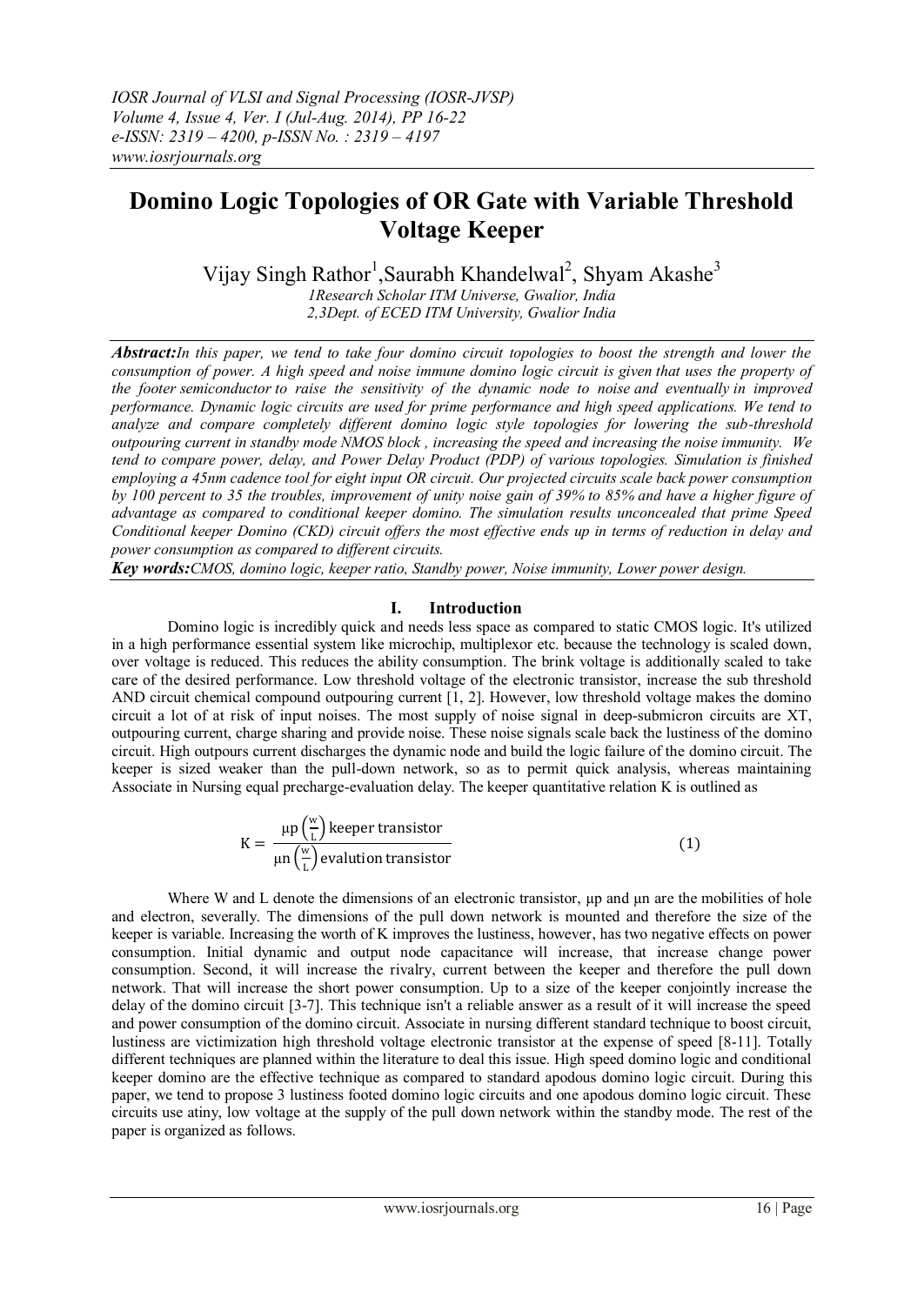

**Fig. 1:** standard footless Domino high fan in OR Gate without keeper



**Fig. 2:** Standard footless domino high fan-in OR gate with keeper



**Fig 3:** Standard footed domino high fan-in OR gate.

Dynamic node of the apodous domino circuit is quickly sensitive to noise is shown in Fig 1. Once the dynamic node is discharged owing to noise signal, its knowledge can't be recovered. Throughout analysis part dynamic node should be stable. Fig. 2 shows the quality Apodous domino logic with keeper. By adding an associate in Nursing NMOS footer electronic transistor at the supply of the pull down network it becomes footed domino logic circuit (FDL) is shown in Fig 3. FDL minimizes the outpouring current owing to stacking result at the price of speed. For wide fan-in FDL circuit doesn't show a lot of lustiness. Many circuit techniques are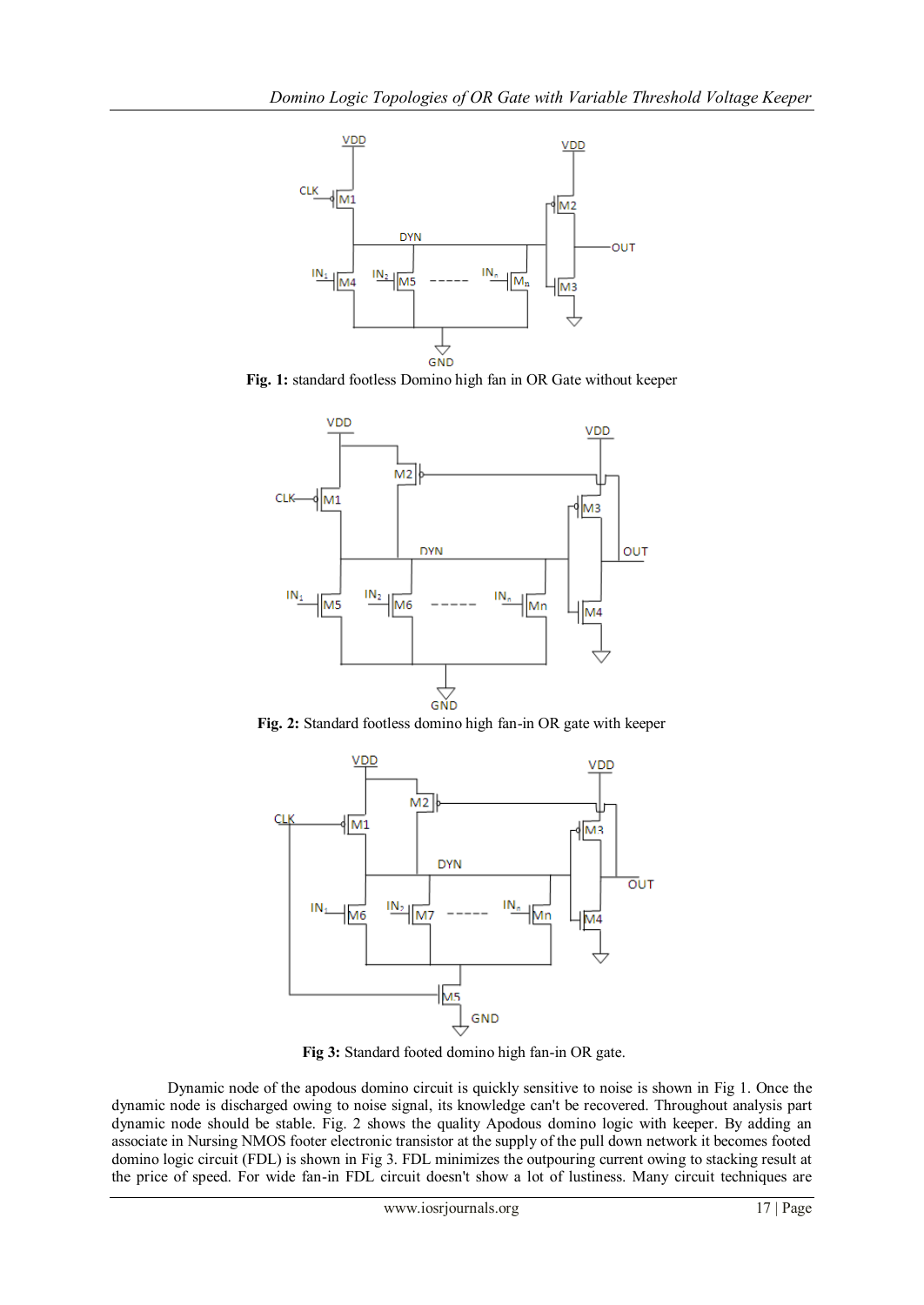planned within the literature like HS Domino [12], conditional keeper domino circuit [13-15] etc. Main plan relating to these circuit styles to boost circuit performance and noise lustiness.

#### **II. High Speed Domino Logic (Hs Domino**)

The schematic of n- input, HS Domino gate is shown in Fig 4. At the beginning of the analysis half, once the clock is switched to high, PMOS monetary resource is ON, thus it turns off the keeper semiconductor device provide. Once the delays for the inverters, the PMOS semiconductor device MP2 is turned off. If the dynamic node is discharged to the ground and collectively the output is high, the NMOS transistor M4 remains off. But if the dynamic node remains high throughout the analysis , then M4 is turned on and pulls down the gate of the keeper semiconductor |transistor |electronic transistor| semiconductor device |semiconductor unit| semiconductor} to low and activates the keeper transistor. However, since the keeper transistor is disabled, the dynamic node is floating at the beginning of the analysis half. If there is noise at the inputs, the analysis node may even be discharged whereas not the keeper. The node is about to be Vdd – Vt  $M4$ , where Vt  $M4$  is that the sting voltage of the NMOS electronic transistorM4. So, it finally ends up in associate degree, passing DC current through the PMOS keeper transistor and collectively the NMOS logic tree.



**Fig. 4:** Wide domino OR gate using HS domino keeper technique.

#### **III. Conditional Keeper Domino Logic (Ckd)**

The n-input conditional keeper domino (CKD) logic gate is shown in Fig 5. Wherever we tend to use two keepers, one keeper is weak keeper supply (fixed keeper) and another keeper is powerful keeper supply(conditional keeper). Once the clock is Low then dyamic node charge to VDD. Weak keeper supply isactivate and robust keeper supply is put off. At the beginning of the analysis section (clock low to high) weak keeper activated when a delay of Tkeeper =Tdelay part +TNAND, keeper supply gets activated.Junction transistor supply is conditional keeper, it activates provided that the dynamic node is high. Thus, conditional keeper improves noise immunity of the circuit. Week keeper provides tiny rivalry, current to the pull down network, this improves the speed of the circuit and it's additionally decent to take care of the noise immunity throughout TKeeper. Keeper sizes area unit chosen to specify W(M0)=W(M2)+W(M3). Where W(M0) is that the customary keeper size, W(M2) is that the weak keeper size and W(M3) is that the sturdy keeper size. For prime performance and higher noise immunity,W(M0) is 100 percent of the dimensions of pull down network.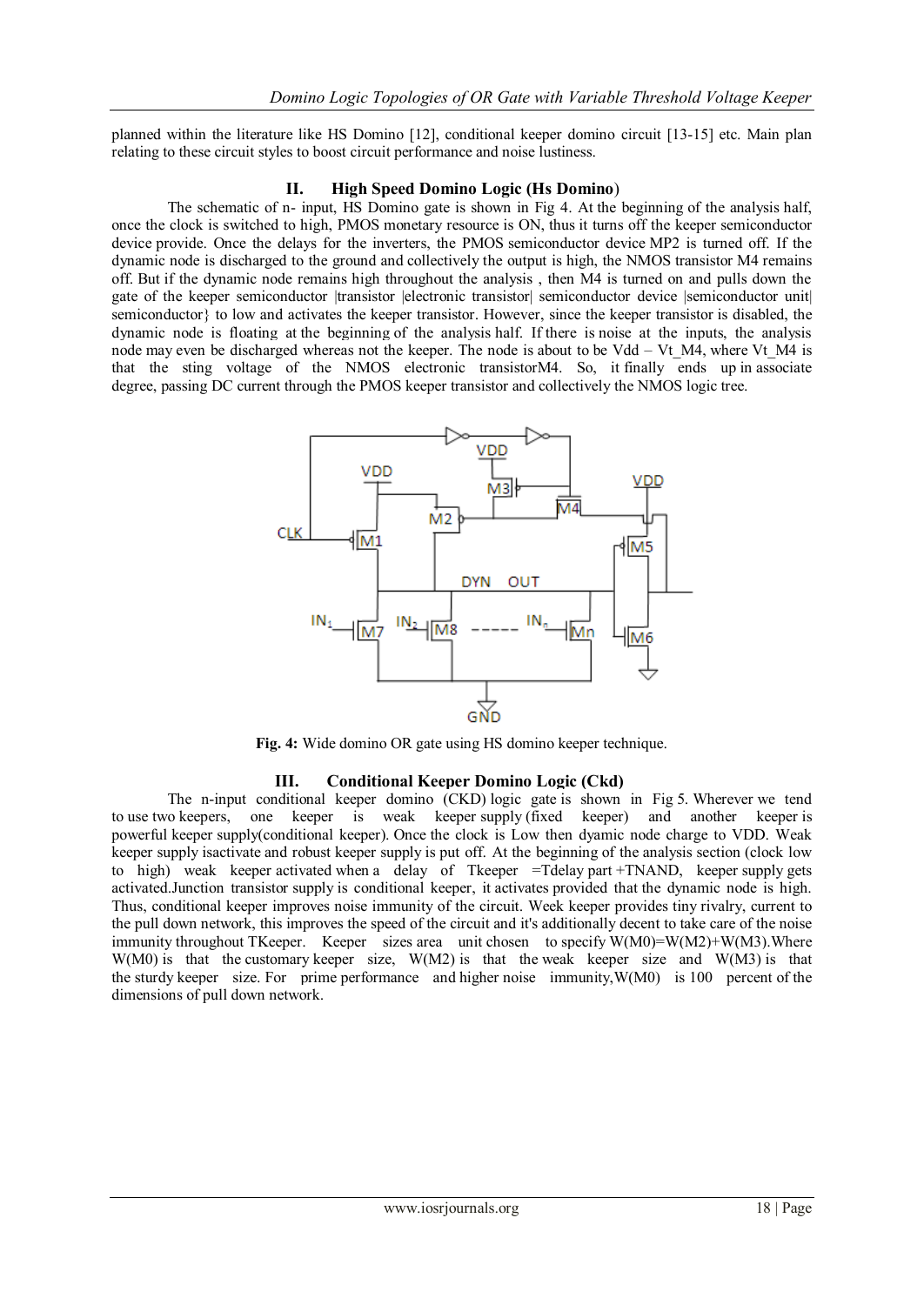

**Fig. 5:** Wide domino OR gate using conditional keeper technique



**Transition Response:** Domino logic circuit is simulated at operating voltage 0.7 volts (45nm technology).



**Power**: The Total power consumption value of Fig 6. is observed during simulation of domino logic circuits at 45 nm CMOS technology The proposed circuit's garbage input/output is accomplished using the virtuoso tool of the cadence IC 6.1 version. Specter simulator of cadence is used for simulation of the output. And the simulations performed victimisation the cadence tool at 45 nm technology. There are 2 main parts that comprise the ability employed by a CMOS integrated circuit. Static power, includes of the ability used once the semiconductor unit isn't within the method of change and it's determined by an easy formula. Power consumption depends on the facility consumed by the semiconductor unit victimisation the operation.

 $P_{static} = I_{static} * V_{dd}$  (2) Where  $V_{dd}$  is termed as supply voltage and  $I_{static}$  is identified as the total current flowing through this device. Average Power  $P_{\text{avg}} = C V_{\text{DD}}^2$  $f_{CLK}$  (3)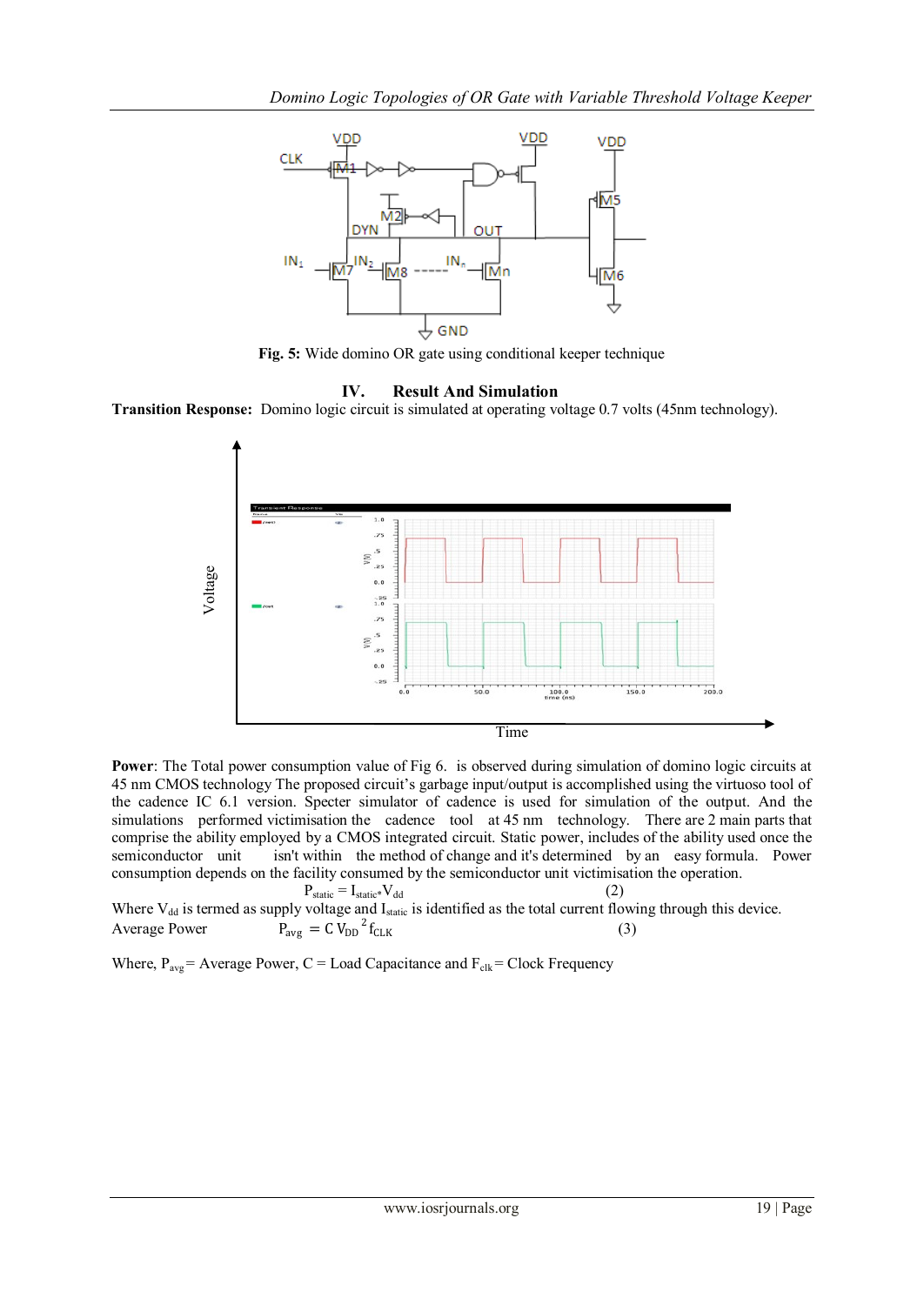

**Fig 6 –** Simulated result by varies voltage to Active Power

**Delay:** After the design of logic signal the delay is found to necessary in the every circuit. We need for this design, find out the values of resistor that can introduce that the delay on the signal lines. Delay of the circuit has depended on the value of the resistor itself and as well as the capacitive Load of the circuit. The propagation delay of the RC circuit can be calculated by the Elmore model delay formula as follows.





**Fig7.** Delay Vs Voltage

# **Power Delay Product:-**

Power delay Product is independent of switching frequency and can be calculated  $PDP = P \times td = 0.69 VDD \times \Delta V \times C$  (5) Where,  $PDP = Power$  delay product.  $P = power$ , td = Delay time Whereas power delay product is the product of leakage power and delay.  $PDP = Power \times Delay$  (6)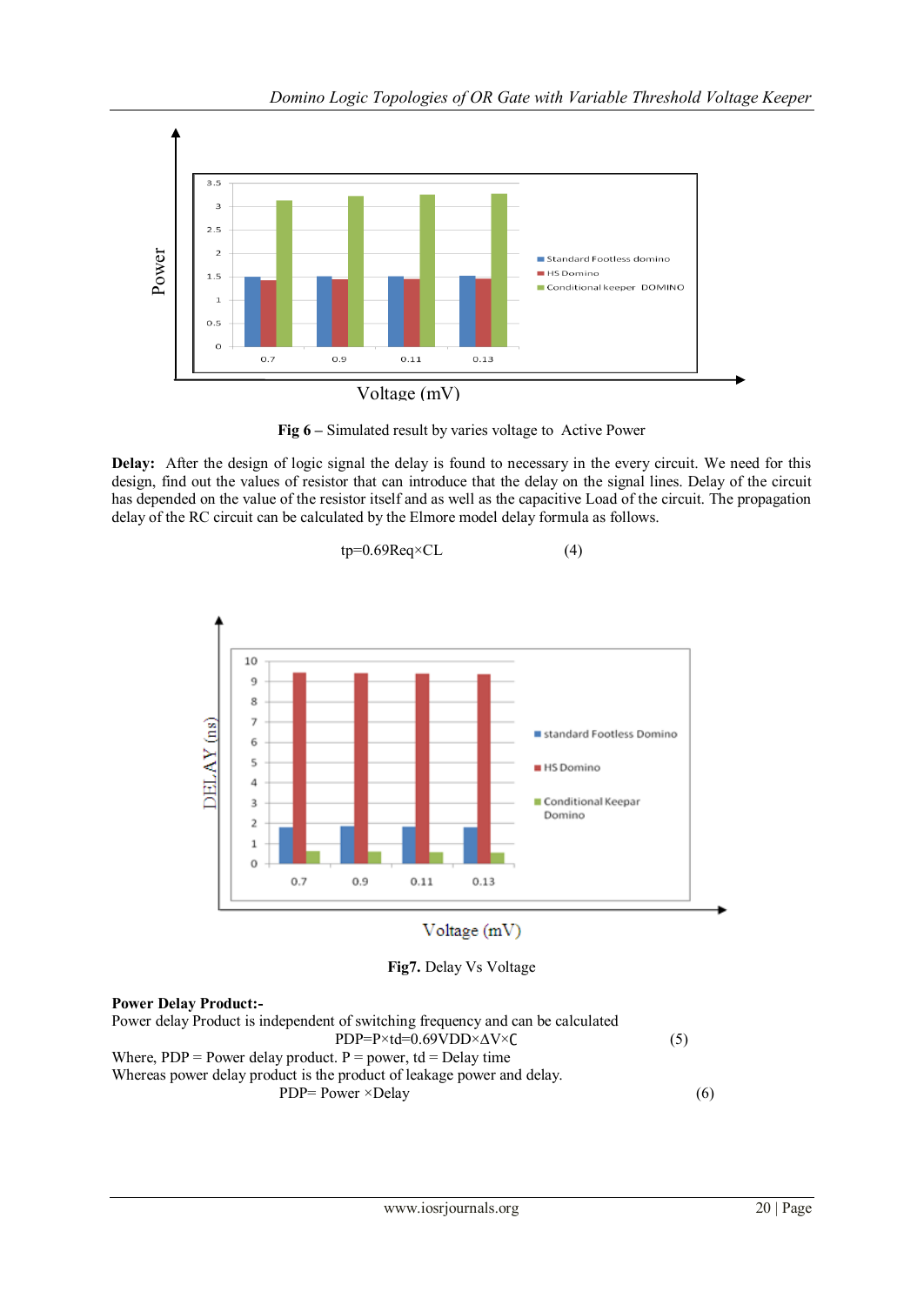

Voltage (mV) **Fig 8.** Power Delay Product Vs Voltage

**Table 1:** Delay, power, and PDP Of the various existing circuits based on 8 input OR Gate

| <b>Domino circuits</b> | 45 nm technology |           |        |
|------------------------|------------------|-----------|--------|
|                        | Power(uw)        | Delay(ns) | PDP(f) |
| Standard footless      | l.496            | 1.816     | 2.716  |
| HS Domino              | 1.424            | 9.434     | 13.434 |
| Conditional keeper     | 3.125            | 0.652     | 2 037  |
|                        |                  |           |        |

### **V. Conclusion**

In this paper, totally different topology of four new circuits is planned. Three circuits arepredated and one circuit is footless. The most plan by victimisation these techniques to supply little potential at the supply of pull down network, this offer negative gate to supply voltage and increase the hardiness of the circuits. Existing and planned circuits is simulated in 45nm victimisation cadence tool for wide fan-in eight input gate circuit. The Planned circuit has higher delay, PDP and standby power as compared to alternative topologies. Therefore, planned circuit is superior vogue, notably for wide fan-in gates high speed domino logic circuit is presented throughout this paper. Simulated results show necessary improvement in leak tolerance and acceptable speed for prime speed applications. Mean whereas we've got a bent to used minimum size for keeper transistor andin addition smaller size for the analysis network. Therefore, the power consumption and house were weakened at a similar time in our planned circuit. During this paper, many domino logic circuit topologies were planned for high-speed style. Conditional keeper domino(CKD) methodology has the most effective performance among others. CKD has a speed improvement of 9% as compared to HS Domino and noise immunity also increases. CKD method can be used for very high speed circuit.

#### **References**

- [1]. Roy, K., S. Mukhopadhyay and H. Mahmoodi, 2002. Leakage curreent in deep-submicron CMOS circuits, Journal of Circuits, Syst. Comput, 11(6): 575-600.
- [2]. De, V. and S. Borkar, 1999. Technology and design challenges for low power and high performance, in Proc. Int. Symp. Low Power Electronics and Design, pp: 163-168.
- [3]. Anders, M., R. Krishnamurthy, R. Spotten and K. Soumyanath, 2001. Robustness of sub-70nm dynamic circuits:Analytical techniques and scaling trends, in Proc.Symp. VLSI Circuit, pp: 23-24.
- [4]. Wairya, S., R.K. Nagaria and S. Tiwari, 2012. Performance analysis of high speed hybrid CMOS full adder circuits for low voltage VLSI design, full adder circuits for low voltage VLSI design.
- [5]. Kao, J.T. and A.P. Chandrakasan, 2000. Dual- threshold voltage techniques for low power digital circuits, IEEE Journal of Soloid-State Circuits, 35(7): 1009-1018.
- [6]. Kursun, V. and E.G. Friedman, 2004. Sleep switch dual threshold voltage domino logic with reduced standy leakage current, IEEE Transaction on Very Large
- [7]. Liu, Z. and V. Kursun, 2007. PMOS- only sleep switch dual-threshold voltage domino logic in sub-65-nm CMOS technologies", IEEE Transaction on Very Large Scale Integr.(VLSI) Syst. 15(12): 1311-1319.
- [8]. Liu, Z. and V. Kursun, 2006. Leakage power characteristics of dynamic circuits in nanometer CMOS technologies, IEEE Transaction on Circuits CMOS technologies, IEEE Transaction on Circuits.